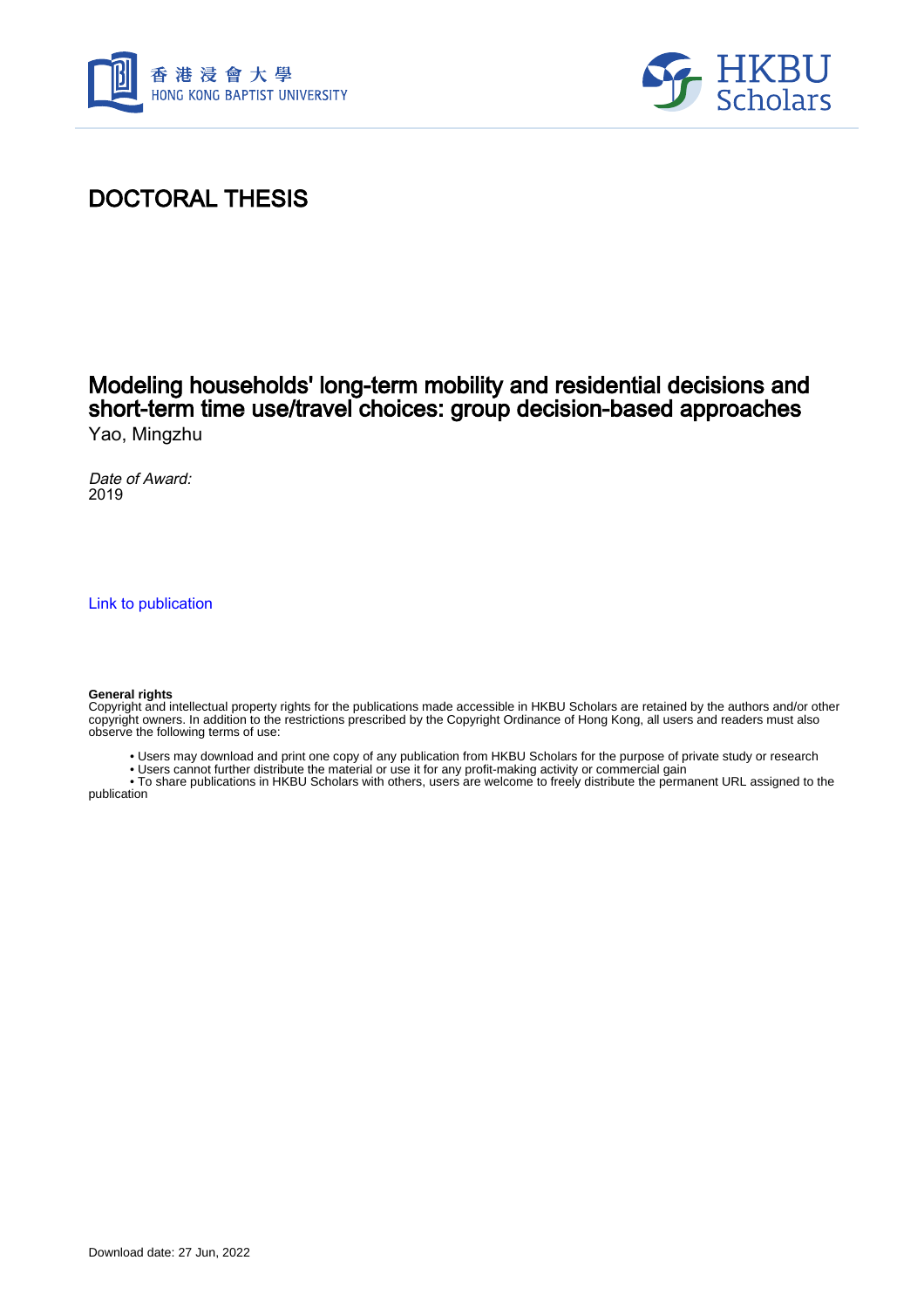## **ABSTRACT**

Understanding household long-term decisions concerning residential location/relocation, car ownership and short-term activity travel choices are crucial for land use and transport planning. However, when addressing these issues, multitudes of choice models applying individual or unitary household decision-making mechanisms have dominated in transport studies, ignoring the interactions among household members in consensual decision making in real situations. To promote the investigation of these issues from a group decision-making perspective, this study explores the applicability of various group decision-making approaches to investigate multiple long-term decisions and short-term choices.

Specifically, this thesis has four main research objectives: 1) adopt a utilitarian approach to develop an integrated model that links household members' consensual long-term decisions like housing, vehicle ownership and short-term activity-travel decisions like time use, explicitly capturing expenditure tradeoff for long-term decisions on housing and car ownership; 2) employ the Nash bargaining approach to model household members' consensual car ownership choice and examine this choice from the perspective of household time allocation; 3) apply an egalitarian bargaining approach (capture household members' concern for equity) to model household residential relocation choice, make a comparative study among this approach, Nash bargaining approach, and conventional utilitarian approach, and then accommodate these heterogeneous group decision mechanisms in a unified modeling framework; 4) examine the impacts of vehicle usage rationing policy on household car ownership and spouses' time allocation patterns.

The database that serves for empirical applications of the formulated models is from a two-wave household activity-travel diary survey conducted in Beijing. This thesis contributes to current literature by adopting new approaches to investigate various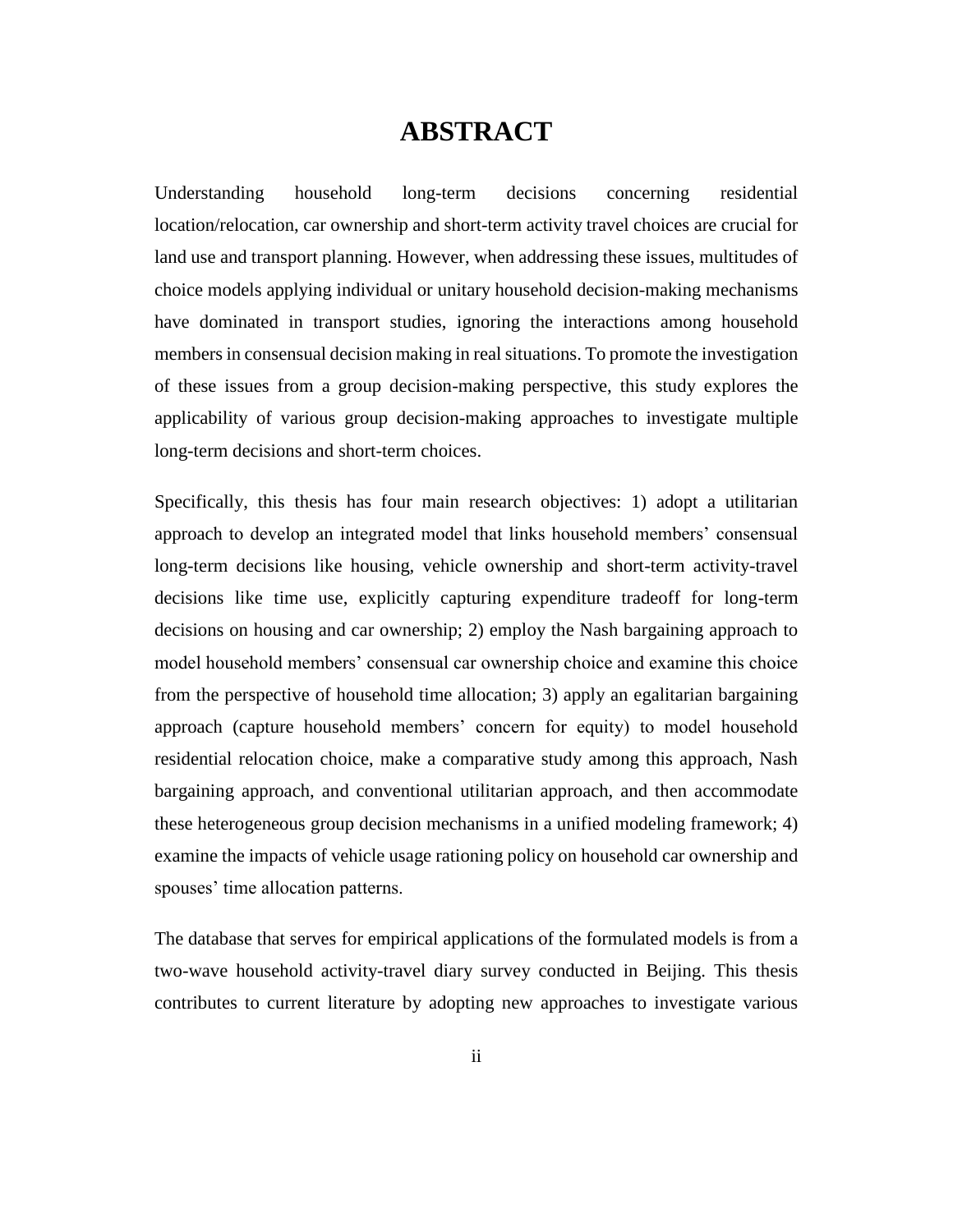group decision-making mechanisms among household members, comparing and assessing the predictive performance of different group decision approaches, as well as explicitly capturing household's long-term expenditure tradeoff. Insights and findings from this study are helpful for gaining profound understanding of spatial distribution of residence, household car ownership and individuals' activity-travel patterns, which will be conducive to the formulation of relevant policies for sustainable urban development.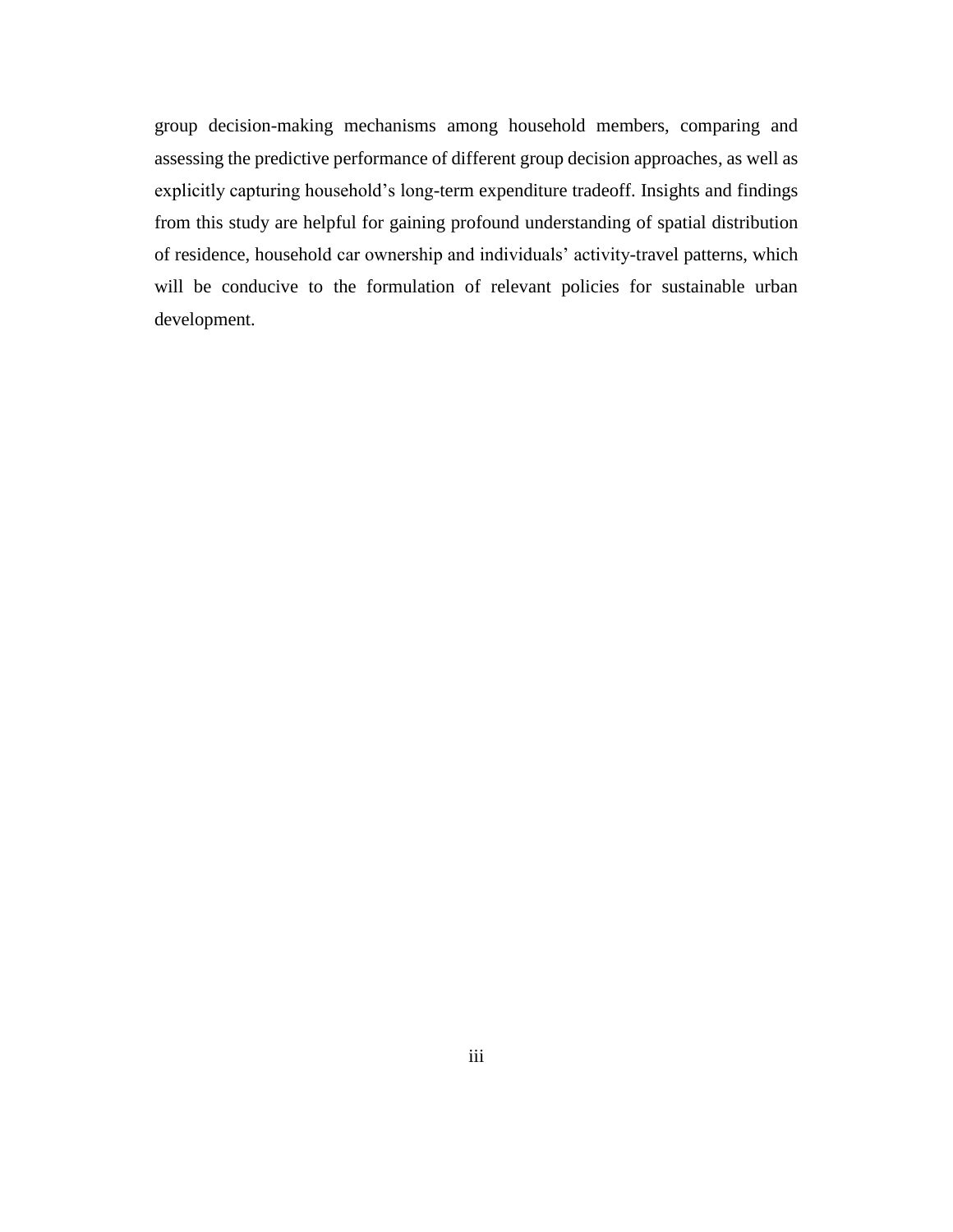# **TABLE OF CONTENTS**

| 1.1 |       |                                                                          |
|-----|-------|--------------------------------------------------------------------------|
| 1.2 |       |                                                                          |
| 1.3 |       |                                                                          |
|     |       | Chapter 2 Group-decision related transport studies: literature review 10 |
| 2.1 |       |                                                                          |
| 2.2 |       |                                                                          |
| 2.3 |       |                                                                          |
| 2.4 |       |                                                                          |
|     |       |                                                                          |
|     |       |                                                                          |
| 3.1 |       |                                                                          |
| 3.2 |       |                                                                          |
|     | 3.2.1 |                                                                          |
|     | 3.2.2 |                                                                          |
| 3.3 |       |                                                                          |
|     | 3.3.1 | 25                                                                       |
|     | 3.3.2 |                                                                          |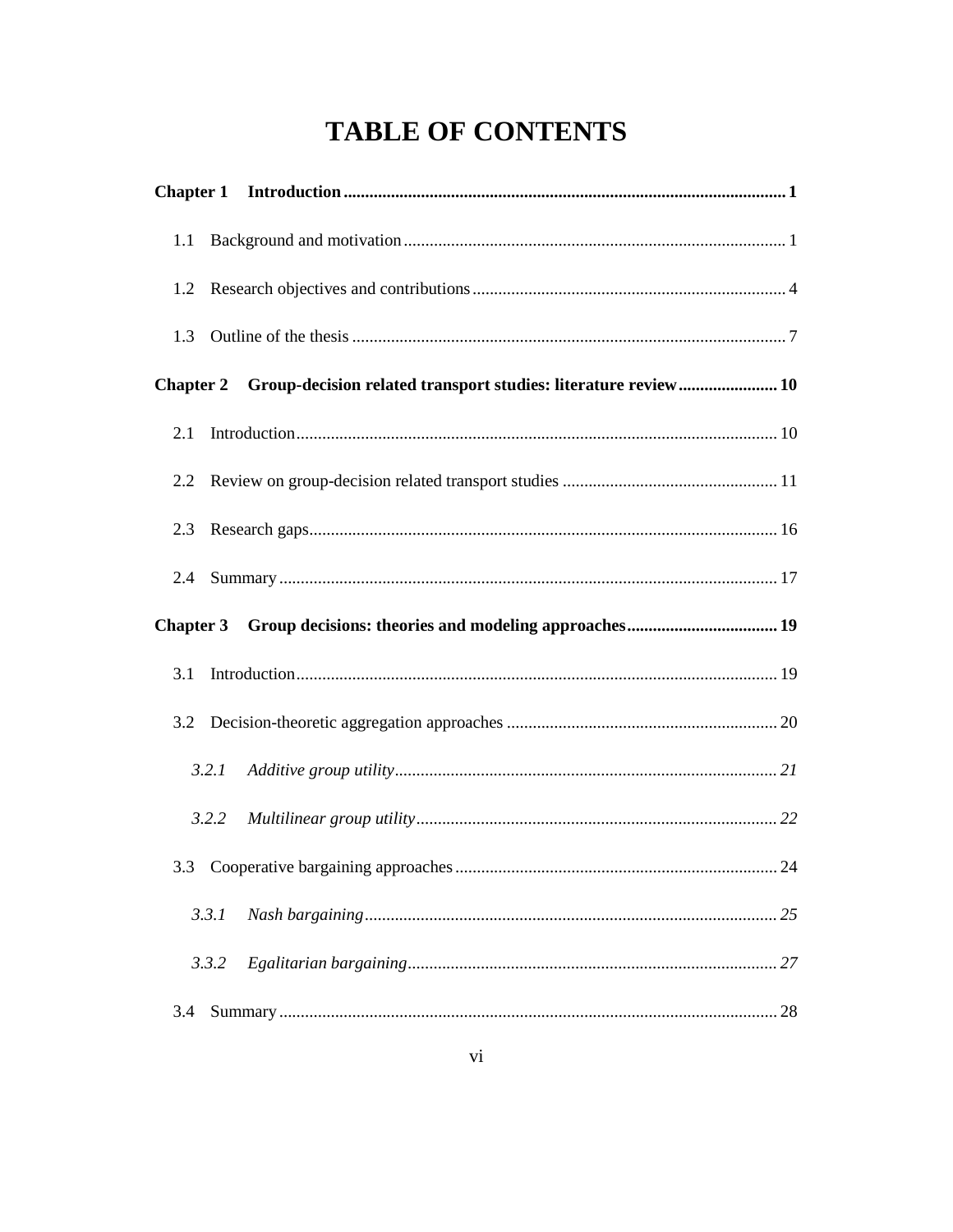| <b>Chapter 4</b> | Modeling household housing and car ownership decisions: a utilitarian  |
|------------------|------------------------------------------------------------------------|
| 4.1              |                                                                        |
| 4.1.1            |                                                                        |
| 4.1.2            |                                                                        |
|                  |                                                                        |
| 4.2.1            |                                                                        |
| 4.2.2            |                                                                        |
| 4.2.3            |                                                                        |
| 4.3              |                                                                        |
| 4.3.1            |                                                                        |
| 4.3.2            |                                                                        |
|                  |                                                                        |
| 4.4.1            |                                                                        |
| 4.4.2            |                                                                        |
| 4.4.3            |                                                                        |
| 4.5              |                                                                        |
| <b>Chapter 5</b> | Modeling household car ownership and time allocation decisions: a Nash |
|                  |                                                                        |
| 5.1              |                                                                        |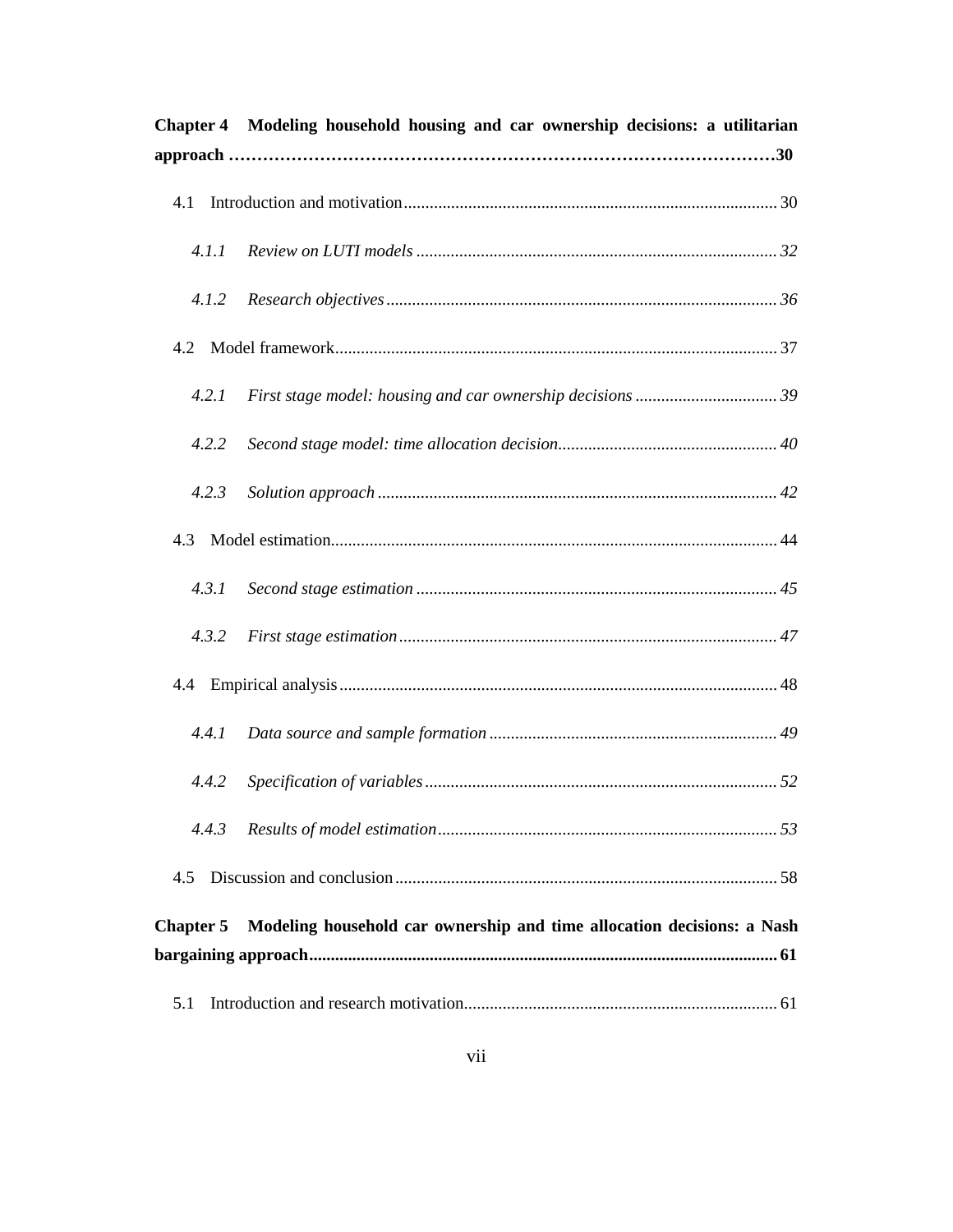| 5.1.1            |                                                                          |  |  |  |
|------------------|--------------------------------------------------------------------------|--|--|--|
| 5.1.2            |                                                                          |  |  |  |
| 5.1.3            |                                                                          |  |  |  |
| 5.2              |                                                                          |  |  |  |
| 5.2.1            |                                                                          |  |  |  |
| 5.2.2            |                                                                          |  |  |  |
| 5.2.3            |                                                                          |  |  |  |
| 5.3              |                                                                          |  |  |  |
| 5.3.1            |                                                                          |  |  |  |
| 5.3.2            |                                                                          |  |  |  |
| 5.4              |                                                                          |  |  |  |
| 5.4.1            |                                                                          |  |  |  |
| 5.4.2            |                                                                          |  |  |  |
| 5.4.3            |                                                                          |  |  |  |
| 5.4.4            |                                                                          |  |  |  |
| 5.5              |                                                                          |  |  |  |
| <b>Chapter 6</b> | Modeling household relocation choice: an egalitarian bargaining approach |  |  |  |
|                  |                                                                          |  |  |  |
| 6.1              |                                                                          |  |  |  |